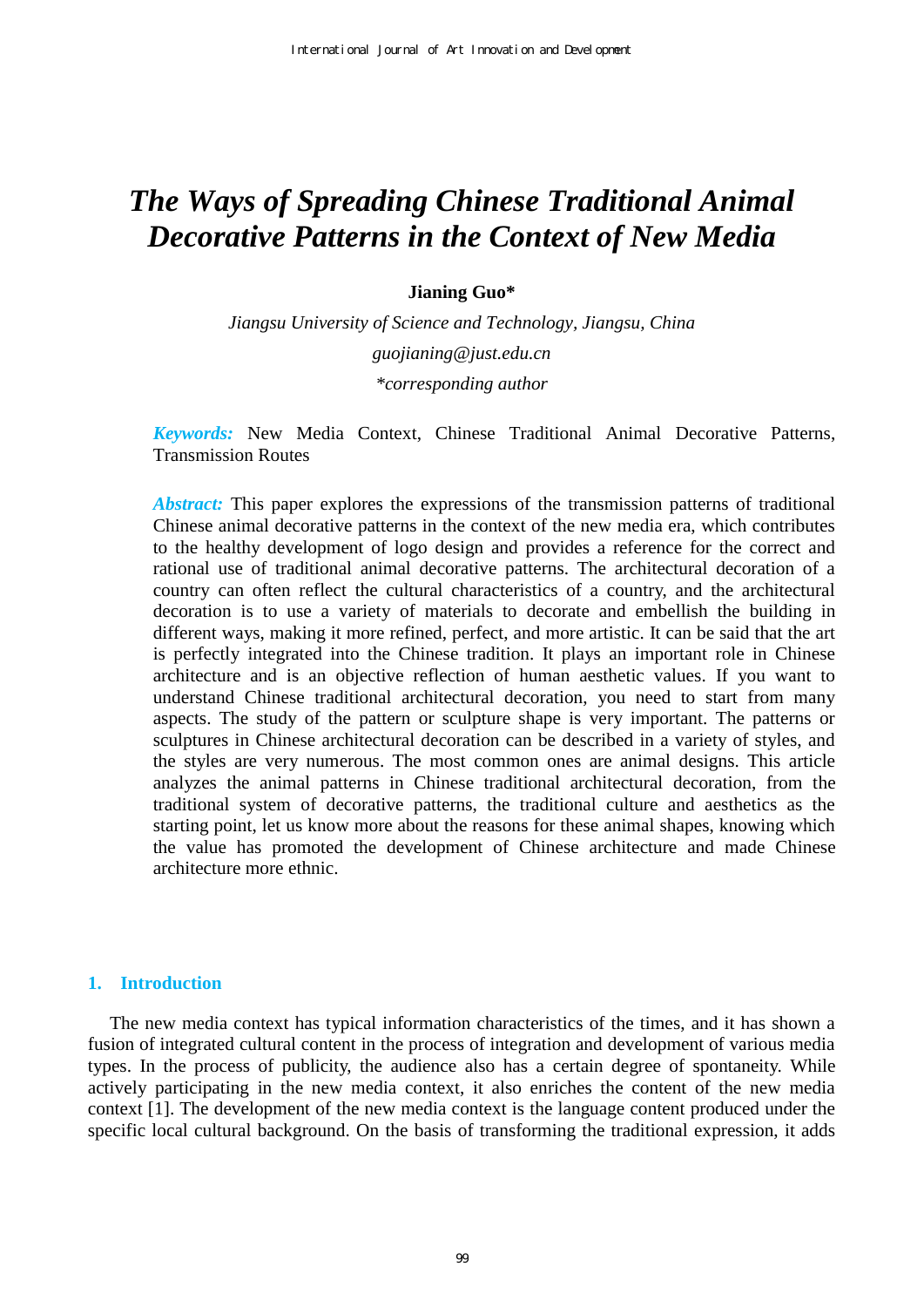the elements of the times to ensure the development and characteristics of the new media context. [2]. Although it maintains the local cultural characteristics of the new media context, it shows obvious diversity in the process of presentation, and completes the content in various types of information such as text, music, images, and video. Pass to ensure its own influence characteristics.

In addition to the image of the twelve zodiac signs, common animal patterns or sculptures include phoenix, lin, deer, turtle, lion, and crane. These animal images often exist in a single or combined form, giving people a different feeling. The animal image was shaped very vividly, greatly enhancing the decorative nature of the building, making the building more sophisticated and perfect. Because we were a feudal system in ancient times, the concept of hierarchy was very strong. In order to distinguish between the emperor and the nobles, the difference between the ranks of the nobles and the civilians, in addition to the size of the building, depends on the decorative pattern of the building [3]. Therefore, animal patterns or sculptures in traditional architectural decoration in China often reflect this level of system, and different animal images are often symbols of power [4]. In addition to using different animal images to reflect the hierarchy, the number of animals is used to reflect the hierarchy. The dragon is an animal that people fantasize. It has infinite power and can go to heaven and earth and do everything. People's enthusiasm and admiration for the image of the dragon shows that people hope to be able to ascend to heaven like a dragon and have the power to surpass the forces of nature [5]. Expressed their prayers for wealth and auspiciousness and power status. The feudal emperors of all ages claimed to be "the real dragon," and the dragon became a decoration everywhere in the royal garden. Private gardens appear in the shape of a dragon, and the dragon shape is simplified. It is often painted together with the vine grass, which is called the grass dragon scorpion, which contains the meaning of happiness [6]. In the feudal society of China, the number of artistic images of lions is also very large, and its history is also very long. We can see the artistic image of the lion everywhere in ancient times, because the ancients regarded the lion as a kind of auspicious beast. The lion is the king of beasts. It is brave and mighty. Therefore, people often make its artistic image into stone sculptures and place them outside the gates of houses and cemeteries. It has the effect of town house and guarding the tomb. Like the goalkeeper, to protect the home and home [7].

Newton has found that the rapid development of new media has been a major force in accelerating the globalization of human society in recent decades. The new media makes the interaction between people and society at a highly interconnected and complex level, but at the same time challenges the existence of intercultural communication in the traditional sense [8]. It is in this situation that we are seeing more and more scholars participating in the investigation of the relationship between new media and cross-cultural communication. The emerging subject areas of this research area include three main categories: (1) the impact of ethnic/ethnic culture on the development of new media, (2) the impact of new media on cultural/social identity, and (3) the impact of new media (especially Social media) different aspects of intercultural communication (cross-cultural relationships, cross-cultural adaptation, and cross-cultural conflicts). This paper discusses the research trends of new media and cross-cultural communication. The Chen X study found that changes in the image of animal decorative patterns are closely related to the evolution of the media [9]. Based on digital, web and interactive technologies, the new media is characterized by immediacy, spontaneity and individuality, which eliminates the noble and non-utilitarian features traditionally associated with animal decorative patterns. In the context of new media, animal decorative patterns are neither similar to the mysterious image of the oral literature era, nor similar to the sublimation of the printing era; instead, they propose secular functions that cater to the interests of consumers. Finally, animal decorative patterns from sacred to trend, reflecting the trend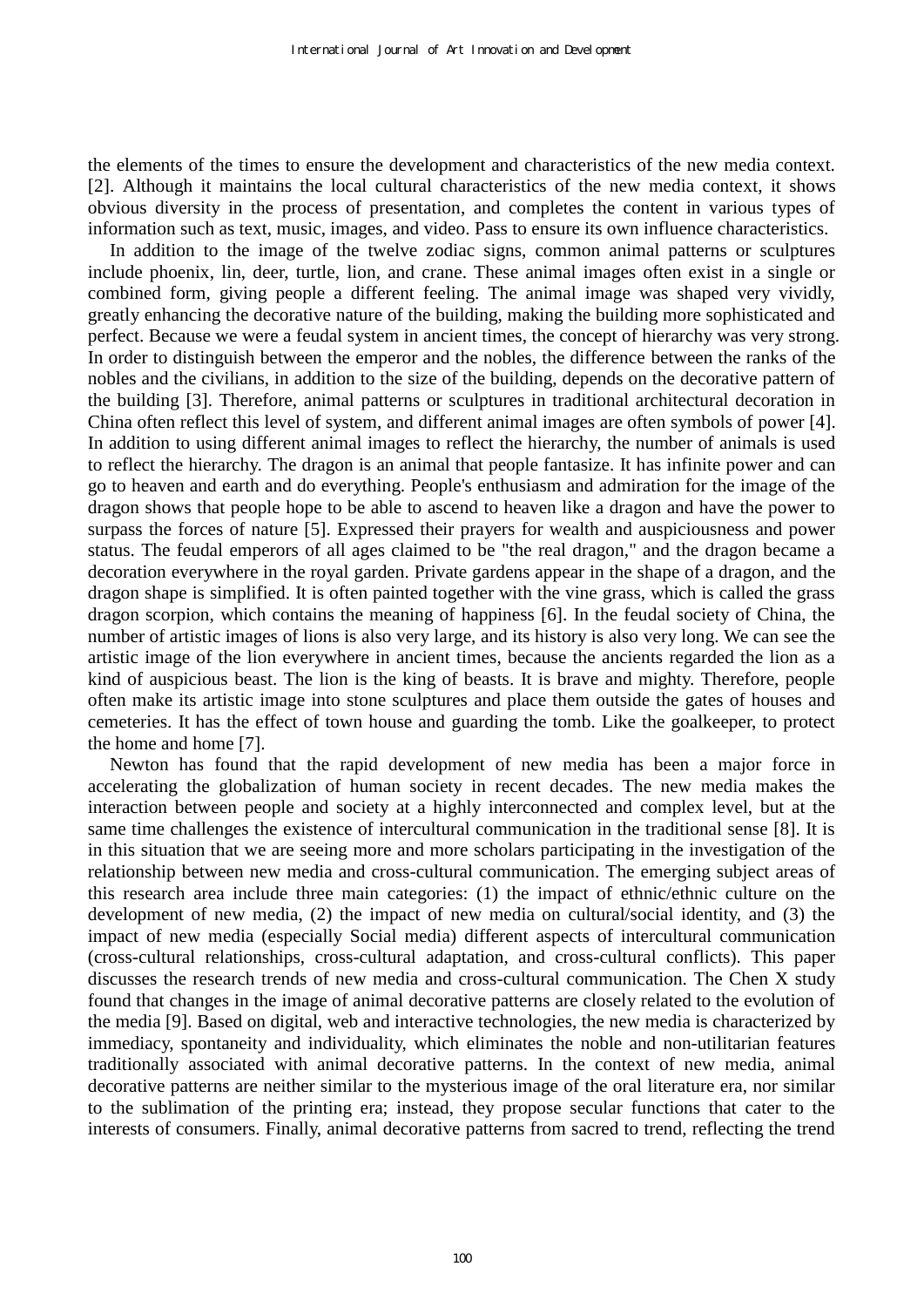of "forging the real" to meet the entertainment needs. Tôn Viêt Ta proposes a multi-level interface based on sketches, which combines low-level geometric features with advanced structural features, namely reflection, rotation and translational symmetry, to support the exploration of decorative patterns at different levels of detail [10]. Under the impact of new media, the construction of existing urban image. Communication mode can no longer meet the needs of the city image. In order to maximize the effect of urban image communication, we must start from the three aspects of communication subject, communication media and communication content to better shape the city brand image. Improve the competitiveness of the city. Despite the widespread use of decorative patterns in art and design, there is no intuitive way to find a certain type of pattern.

The architectural decoration of a country can often reflect the cultural characteristics of a country, while the architectural decoration is the selection of various materials, the decoration and embellishment of the building in different ways, making it more refined, perfect, and more artistically attractive [11]. It can be said that the art is perfectly integrated into the Chinese tradition. It plays an important role in Chinese architecture and is an objective reflection of human aesthetic values. This article analyzes the animal patterns in Chinese traditional architectural decoration, from the traditional system of decorative patterns, the traditional culture and aesthetics as the starting point, let us know more about the reasons for these animal shapes, knowing which The value has promoted the development of Chinese architecture and made Chinese architecture more ethnic.

# **2. Proposed Method**

# **2.1 Ways of Communication in the Context of New Media**

Exhibition publicity work is a publicity campaign for specific cultural content. While retaining certain subjective nature, it needs to summarize and extend its content, and to expand the scope of influence in a more open form, so as to ensure the increase of audience space. Replenish your own number of visitors, better to promote the effect. From the content point of view, the content of this propaganda has a strong similarity with the characteristics of the new media context. The new media context can be used as a manifestation of its propaganda content, and in the process of expanding influence, the cultural attributes are exerted. The core dominance of the cultural propaganda work and the integration of the era of communication. From the perspective of propaganda, the new media context can integrate media channels of various eras, and with the particularity of its own cultural form, it can attract the audience to the greatest extent and optimize the content of communication. In the exhibition propaganda, it is necessary to deepen its influence and extend the scope of influence to more communication space. Therefore, applying the adaptability of new media context is an effective way to ensure the effect of information dissemination. The specific methods of the new media context should be used in the exhibition propaganda, and the language should be condensed to increase the attention and influence. The selection and application of language is very important. In particular, the title content used for promotional materials directly affects the appeal of this promotional content. In the process of publicizing and disseminating the exhibition content, the title and core slogan must be properly adjusted to increase the audience's interest and give them enough motivation to enter and browse the promotion content. Therefore, when choosing a propaganda language, we must grasp the audience's eyeball for the first time. Under special conditions, we may try to learn from the "headline party" approach, increase the new media context attribute of the propaganda content, and improve the content appeal level.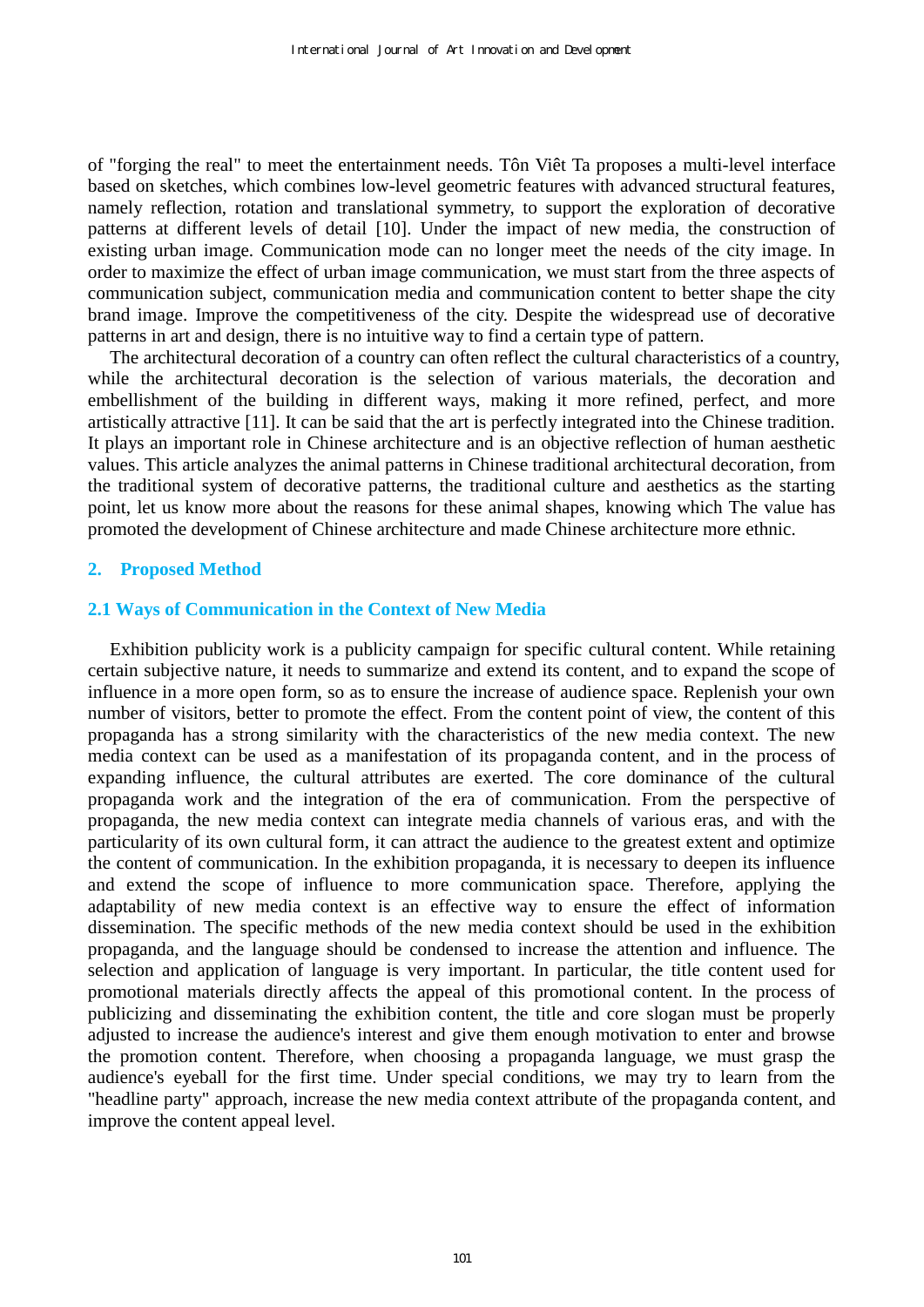# **2.2 The Aesthetics Embodied in Animal Patterns**

Every piece of art contains the artist's aesthetics and the aesthetics of the times. The concept of beauty in each dynasty is different. The works of art in each dynasty reflect the aesthetics of that dynasty. Speaking of aesthetics, I will think of the weight loss craze that contemporary women have set off. They are "thin for beauty" and in the Tang Dynasty, "the beauty is fat". These two very different phenomena are the aesthetics of the times are determined. Although the aesthetics of each person is different, the trend of the times is unified, and it can be said that it is the aesthetics of the public. In the feudal society, although the different dynasties were in the architectural decoration, the meaning of the animal image in the decoration was roughly the same. However, the animal shapes presented by each dynasty are different, mainly due to the aesthetics of the dynasty at that time. For example, the wing-wing shape of the Shishi in the Northern and Southern Dynasties is a bit fancy, and the body is also covered with flame lines and moiré. Although it can show the infinite power of the lion, it is also slightly artificial and weird. Perhaps the "conceived and weird" of this is the view of our present people. At that time, this style was the embodiment of beauty. This "decorative" is the aesthetics pursued by the dynasty. In the Tang Dynasty, the style of Shishi gradually matured and stabilized. As is known to all, women in the Tang Dynasty have the saying that "the fat is beautiful", so the Tang dynasty lions are very full. Its chest and shoulder treatment is wider and thicker than other dynasties. The overall shape of the lions in the Tang Dynasty was round, strong, and strong, and was consistent with the aesthetic positioning of the Tang Dynasty with plumpness and beauty.

### **3. The Use of Animal Patterns in Decoration**

#### **3.1 Animal Pattern**

Animal patterns are an important part of the art of decoration. In the treasure house of ancient Chinese culture and art, the traditional animal patterns are colorful and dazzling. Animal patterns refer to birds and animals that have been given various auspicious meanings and philosophical ideas by the ancients, such as magpies, cranes, pelicans, peacocks, chickens, sheep, bats, turtles, and butterflies. They represent a special cultural language that symbolizes a historical image. Dragon pattern is one of the traditional Chinese patterns, and the phoenix pattern is the most beautiful ornament in bronze. The phoenix symbolizes the auspicious god. It is derived from the mysterious bird on the original painted pottery. The basic image of the Western Zhou Dynasty is Zhi. The most important feature of the early wind pattern is that it has the wings of the flying dance. Ancient books have various descriptions of phoenix birds, such as "Long Wen Hu Back", "Yan Jin Ji"," Five Colors" and so on. Four gods, ancient meanings. In the Han Dynasty, Qinglong, Baihu, Suzaku and Xuanwu were called four gods. The Han people used the four gods as the patron saint of auspiciousness. Therefore, they are often used as decorations for architecture, wattang, and bronze mirrors. The Han Dynasty was used as a decoration on the tile, bronze mirror, tomb and funeral. The Jin Dynasty, the Southern and Northern Dynasties, and the early Tang Dynasty were very popular. Also known as "four spirits". In the Han Dynasty, the four gods were regarded as related to the evil-seeking and blessing, and it also expressed the season and orientation. The bird pattern has a good meaning of good luck. Fish pattern, one of the ancient Chinese animal prints. The pattern appears as the natural form of the fish, with one or two pairs of dorsal and pelvic fins. The fish pattern is often decorated inside the plate basin, reflecting the close combination of the decoration of the utensils and the shape of the utensils. Fish patterns are also often used on copper washes and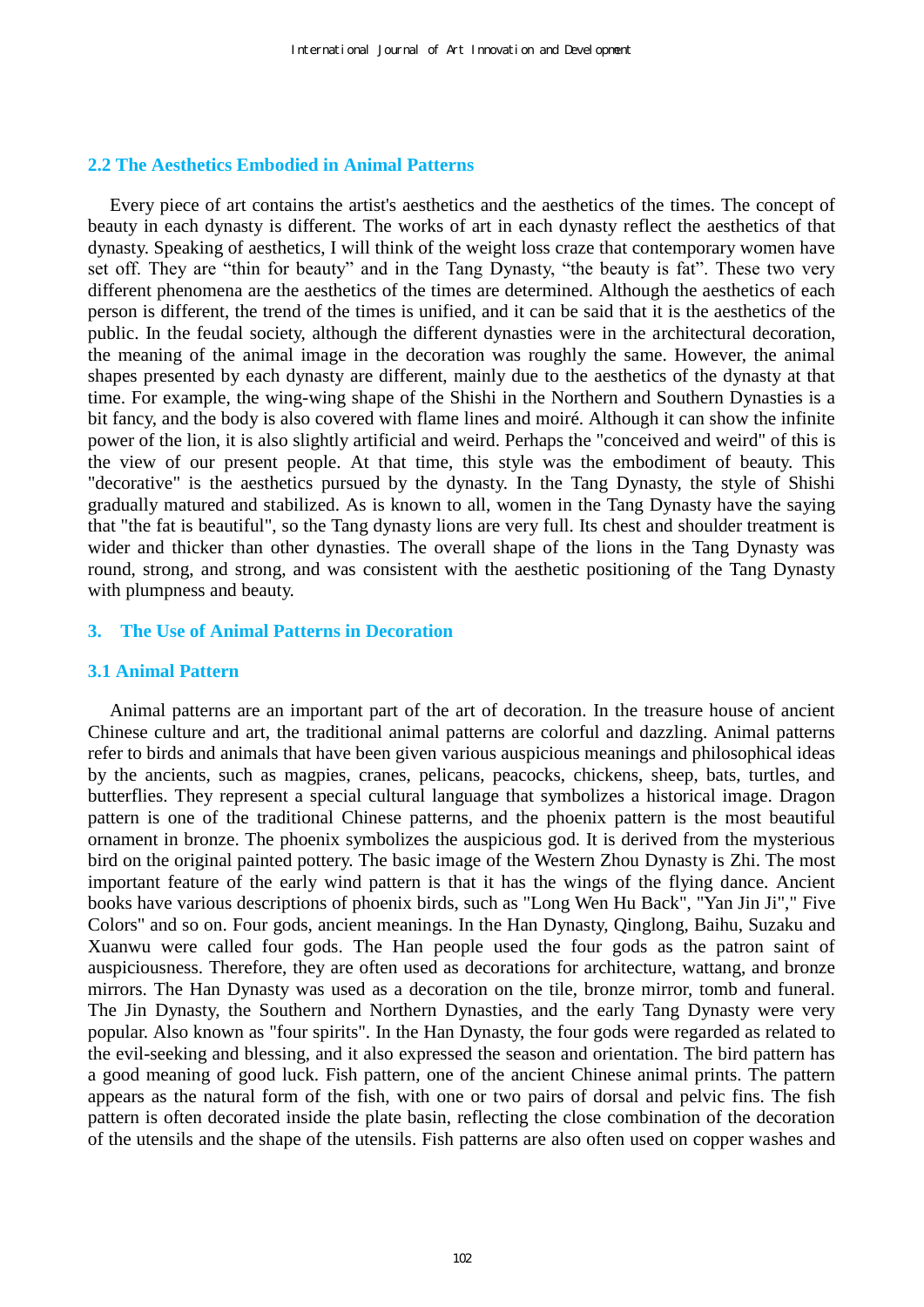bronze mirrors. The fish pattern has a reproductive symbol, which is used to express the descendants of the reproduction, the meaning of the blessings of the children and the children. The deer pattern, originally referred to as the beautiful and varied spot pattern on the deer, was used by many people on porcelain decorative patterns. The earliest appearance of deer in jade is in the Shang Dynasty. Afterwards, various generations have developed and changed, each with different characteristics of the times. Its style is rich and colorful, meaning good and auspicious.

#### **3.2 The Shape and Characteristics of Animal Patterns in Chinese Soft Decorative Space**

Animal patterns are rich in form and diverse in content. As people appreciate the beauty and the needs of life, we can always find the elements that best meet the aesthetic needs of modern people from the animal patterns. The first is a direct reference to animal patterns. The animal pattern is directly drawn on the utensil to decorate it to increase its beauty and enjoy the value. For example, dragon pattern. In Chinese culture, the dragon is a symbol of wealth and power, and the Chinese even compare themselves to the descendants of the dragon. In the Chinese soft decoration space, dragon patterns are very common. Whether it is a bed, a case, or a screen, a lamp, a vase, you can find the shadow of the dragon. The dragon pattern emphasizes the strength and smoothness of the lines, highlights the image and momentum of the dragon, and the dragon on the shape. The dragon is dynamic, and the surrounding is covered with moiré. The details are vivid and vivid; so as to highlight the dragon's various poses and grandeur. The second is the secondary creation of animal patterns. Some animal patterns have been unable to meet the ever-changing aesthetic needs of people because of their age or image roughness. They need to be constantly changed, and exaggerated, simplified or deformed on the basis of retaining the original graphics. For example, the smear of the Shang Dynasty, exaggerated the part of the pattern, especially the five senses, strongly expressed its serious and shocking side. For example, the Ming style furniture changed the previous decorative style, the shape was refined, the texture was natural, and the animal pattern decoration was simple and generous, reflecting the unique Chinese culture.

In the Chinese soft decoration space, the animal pattern is carefully considered, and the shape is unique. The detailed description will create a quaint and elegant atmosphere for the whole space, which makes the Chinese soft space more aesthetic. Animal patterns have a good influence on people in the Chinese soft decoration space. The animal patterns can reflect people's aesthetic taste and value orientation, and are attached to the Chinese soft decoration space to express people's inner thoughts and emotions. Animal patterns of different shapes show people's subtle observations of life. Beautiful and natural patterns symbolize people's love for life and their pursuit of beauty. The ancient working people, from the agricultural work, hunting and fishing, draw the animals seen in life on the living utensils, which is also the embryonic form of the animal pattern. The animal pattern has a life atmosphere at the beginning, in order to record the songs. The beauty of life. Animal print samples have educational significance for people, and they can submerge people in life, to memorize life itself. Animal patterns play an important role in the Chinese soft decoration space. Animal patterns are taken from nature, reflecting people's desire to know and understand nature, to live in peace with nature, to yearn for the harmonious unity of man and nature, to integrate these patterns with people's good wishes into the living space, so that people feel close to nature. Join, borrow lyrics, and feel the inner strength in a natural and fresh atmosphere. In the animal pattern, the dragon's pattern is a symbol of the emperor's emperor. The dragon's image is gorgeous and rich, majestic and solemn, representing power and wealth. For example, it is used in sheets and quilts, which means that a family is prosperous and prosperous; The auspicious beasts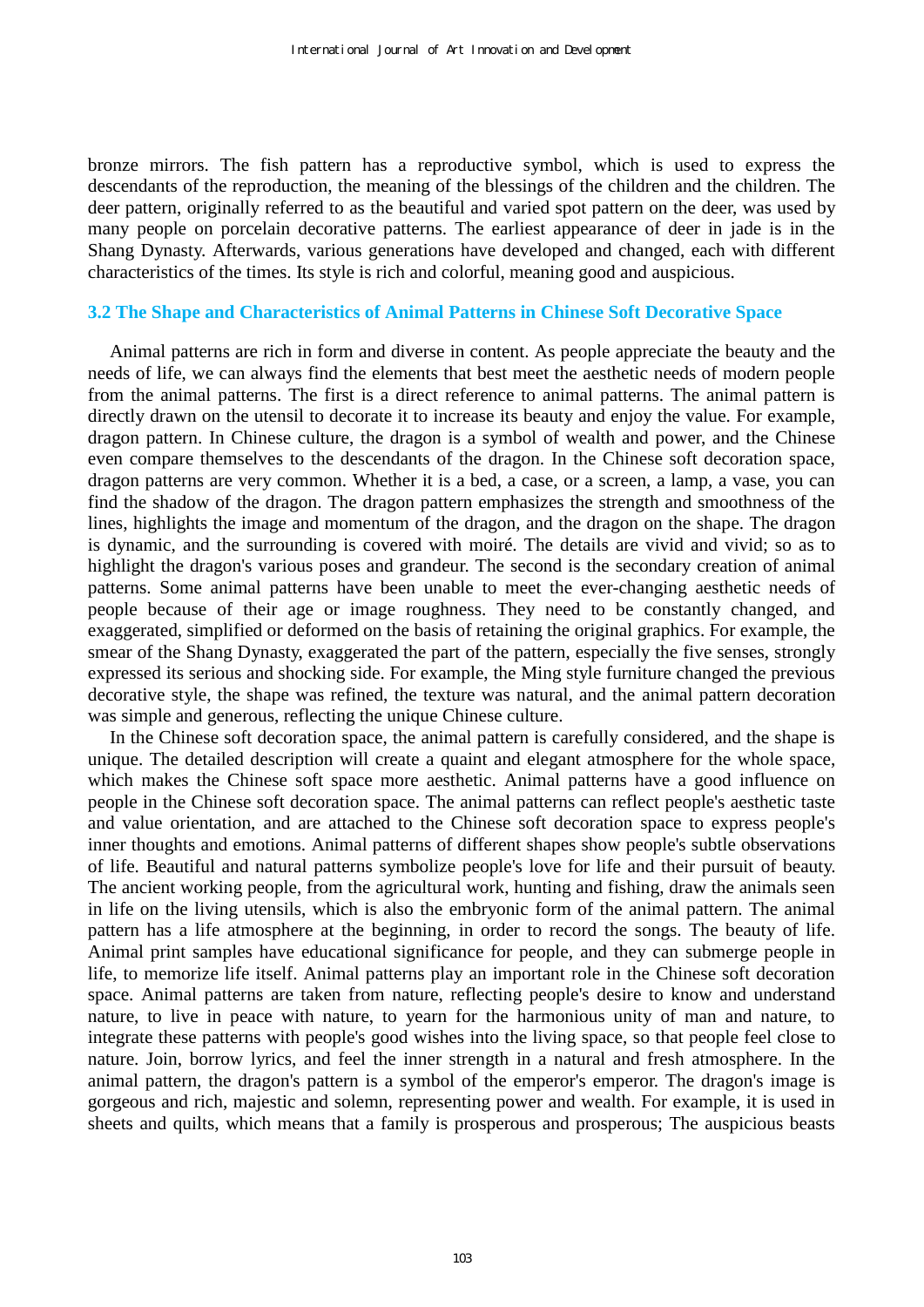represent peace and well-being; the tiger pattern can be used to ward off evil spirits, and can be placed in the porch; the bats and the homophonic sounds mean auspicious happiness and well-being. Animal patterns of two or more combinations can be combined to express auspicious good wishes.

# **4. Discussion**

# **4.1 Analysis of Chinese Traditional Animal Decorative Patterns**

Since many decorative patterns in our traditional elements do not necessarily meet the aesthetic needs of modern people and the development needs of the times, we need a process of research understanding, selection absorption and re-creation, so as to truly demonstrate the national characteristics and cultural connotations. It can also reflect the characteristics of the times. Therefore, the involvement of traditional element symbols in modern art design requires a process, and the most basic process in this process is the profound research and understanding of traditional elements.

As a symbol of interior decoration design, traditional elements play a unique artistic charm in the form of interior decoration, and have won people's favor. In addition, in addition to the conveyance of visual decorative effects, the auspicious patterns in the traditional decorative elements also have a desire for a good life for the space decoration. The application of phoenix bird pattern in environmental design is generally applied in the following aspects:

(1) The application of phoenix bird pattern on the wall surface can be realized by various methods such as mural painting, decorative painting, and wood carving, hanging screen, decorative corner line and overall decoration. . The phoenix bird murals are generally used in large public spaces. The forms can be bronze murals, woodcarving murals, ceramic murals, lacquered gold murals, heavy-duty murals, lacquer paintings, etc. Decorative paintings in home improvement or public environments are available. Using the theme of wind bird, you can use folk paper-cut, new year painting, lacquer painting, comprehensive techniques and other expression techniques.

(2) The partition is a semi-solid space interface, which has partitions, partition walls, screens, etc., and it is often very decorative on the basis of satisfying its function. The pattern on the partition, we can choose the dragon and phoenix pattern or the simple wind bird pattern.

(3) The application of phoenix bird patterns on indoor furnishings is more extensive. There is no decorative pattern on furniture, wall decorations, handicrafts and decorative fabrics. The application of the wind bird pattern on the fabric is more extensive, and the wall decoration can also adopt the pattern of the phoenix bird pattern. The ceramic decoration pattern is the most widely used in addition to the flower and bird plant pattern.

(4) There are few cases where the phoenix bird pattern is applied to the ceiling and the ground, and a small area of local decoration can be selected. Phoenix bird patterns are commonly used in modern logo design. Chinese traditional culture gives Phoenix a gorgeous color and noble character, and is a symbol of peace, nobility, good fortune, beauty and happiness. Because Feng has such a symbolic meaning, many companies use the wind as the main symbol. The logo of China International Airlines (Figure 1, pictures are from Baidu *www.baidu.com*) is composed of an artistic Phoenix and Deng Xiaoping written by "China International Airlines" and English "AIRCHINA". The connotation of the navigation emblem is based on the description of the "Shan Hai Jing": the phoenix is out of the eastern gentleman country, flying over the Kunlun Mountains, flying outside the four seas, wherever it flies to bring auspiciousness and tranquility. The flag of Air China is a phoenix. At the same time, it is an artistic variant of the English "VIP" (Premier). The color is the Chinese traditional red. It has the meaning of auspiciousness, perfection, peace and happiness.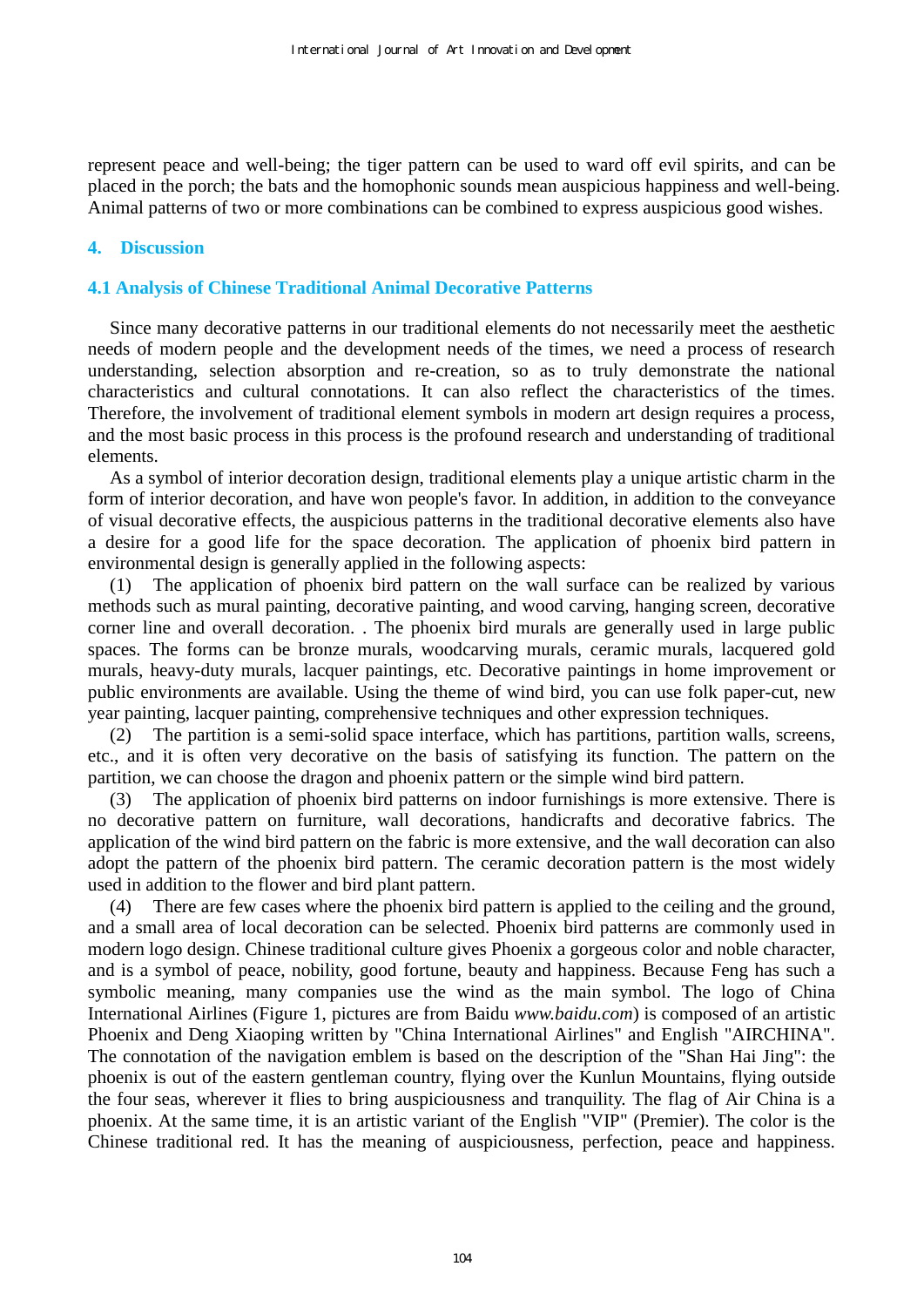China International Airlines uses the phoenix bird pattern for navigation. The emblem is to hope that this sacred creature and the beautiful meanings given to it by Chinese traditional culture bring auspiciousness and happiness to friends. On behalf of Air China, every passenger and cargo owner is treated as a guest.



*Figure 1: China International Airlines logo* 

In addition, the Chinese University of Hong Kong also uses the phoenix as the school emblem (Figure 2). Since the Han Dynasty, the phoenix has been regarded as the bird of the South, and it is a symbol of nobleness, beauty, loyalty and solemnity. This school badge gives people a strong sense of national complex and traditional culture. At the same time, the traditional phoenix bird pattern and the combination of purple and gold have a contrast between traditional and modern.



*Figure 2: The Chinese University of Hong Kong logo* 

# **4.2 Analysis of the Ways of Transmission in the Context of New Media**

Convenience of information retrieval. The current media information exchange can search a series of development information about the overall operation by searching for keywords, including various forms of communication, such as: graphic, video, sound quality, etc., which can be adapted according to different needs of users. The transformation. Media integration itself incorporates the news content of traditional media, so the overall content requirements are more rigorous, but through the Internet as a medium, the overall information dissemination mode has changed, people are no longer restricted by the environment and the region, can be based on All kinds of mobile communication exchange information, which greatly enhances the effectiveness of information. Strengthen interactivity. The ingenious integration of media has greatly enhanced the effectiveness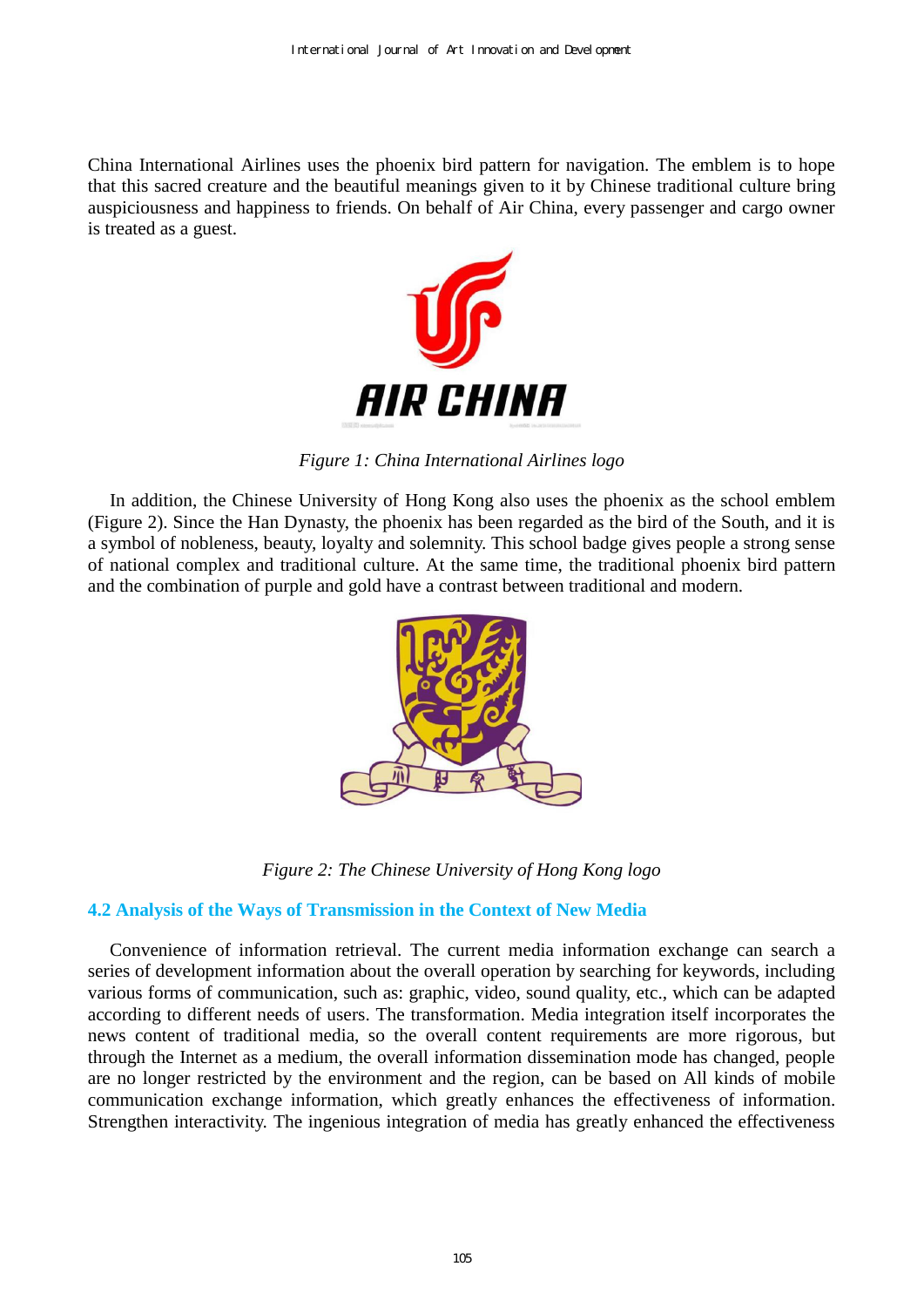of current information transmission. In the process of daily activities, the masses can also choose between different information due to the intervention of the media, and subtly transform their own development status. Changed to active retrieval. During the process of receiving the masses, real-time monitoring can also be carried out. Relevant unfavorable factors can be used for feedback, and relevant departments will make necessary improvements according to actual requirements. The integration of media has greatly enhanced the communication ability between the current masses and the media, and completed its own performance improvement in accordance with the unique mode of communication. Strengthen comprehensiveness. The integration of media effectively combines many different types of information requirements, and displays the resource charm of information through different directions, so that the overall information coverage area is wider.

| Year | Market Size (100 million yuan) | Year-on-Year Growth |
|------|--------------------------------|---------------------|
| 2012 | 773                            | 43.80%              |
| 2013 | 1100                           | 42.90%              |
| 2014 | 1540                           | 40%                 |
| 2015 | 2095                           | 35.90%              |
| 2016 | 2724                           | 30.10%              |
| 2017 | 3327                           | 22.10%              |
| 2018 | 3930                           | 18.10%              |

*Table 1: 2012-2018 China New Media Market Size and Forecast* 

The service standard of the media is to provide comprehensive information resources to the public. The public can obtain more convenient, faster and more comprehensive information resources is the basic driving force of media development. Media integration should strengthen mutual interaction with users during the operation. The communication between the users through the actual experience of the user to comprehensively manage all kinds of information, improve the overall operational requirements, and further expand the service group of the media.



*Figure 3: China's new media market size and forecast in 2012-2018*

The above data is the size and forecast of China's online advertising market from 2012 to 2018 published by iResearch. It can be clearly seen from Figure 3 and Table 1. The market size of new media has been rising from 2012 to 2015. And in the next three years, it still maintains rapid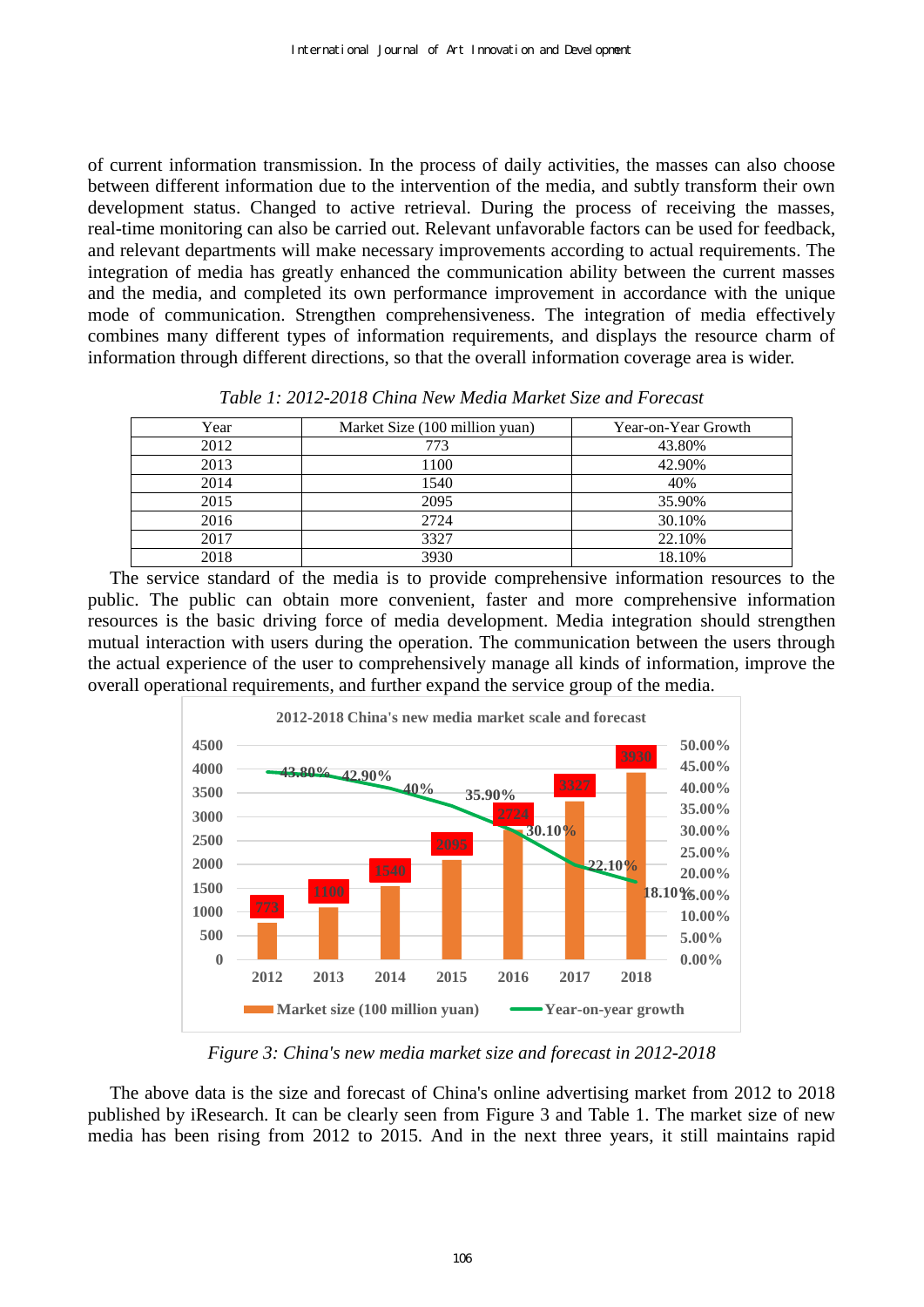development. These indicate that the economic environment of new media advertising is developing well, and it is precisely because of the good economic environment that the new media advertising market can be stabilized. From the above discussion, we can roughly sum up that the influence of political factors on economic factors is direct and instructive. The state clearly proposed the development of broadband Internet and mobile broadband communication networks in the "Twelfth Five-Year Plan". Support means that the country will invest huge financial and material resources in the development of new media technology in the next five years, and the support of national policies is to provide opportunities for various economic organizations in the market, especially in the new media and mobile phones. In the marketing of media, with the development of new media, more and more manufacturers recognize the role of new media, the development of new media advertising will usher in a new level.



*Table 2: 2018 New Media Revenue Top5* 

*Figure 4: 2018 new media revenue Top5*

Table 2 and Figure 4 are the top 5 revenues of China's new media companies in 2018. It is not difficult to see that the trend of new media is the main path of Chinese cultural communication in the future. Realizing the effective integration of media is an inevitable trend in the current social development background, but the most difficult condition for integration is how to achieve effective contact between traditional media and new media. Integration, traditional media has always occupied the top advantage in the current development of public opinion environment, but due to the changes in the social era, it has to accept the effective operation of new media, media integration is a better development opportunity, both traditional media and new media It is necessary to properly carry out reforms and innovations between each other, and ensure that all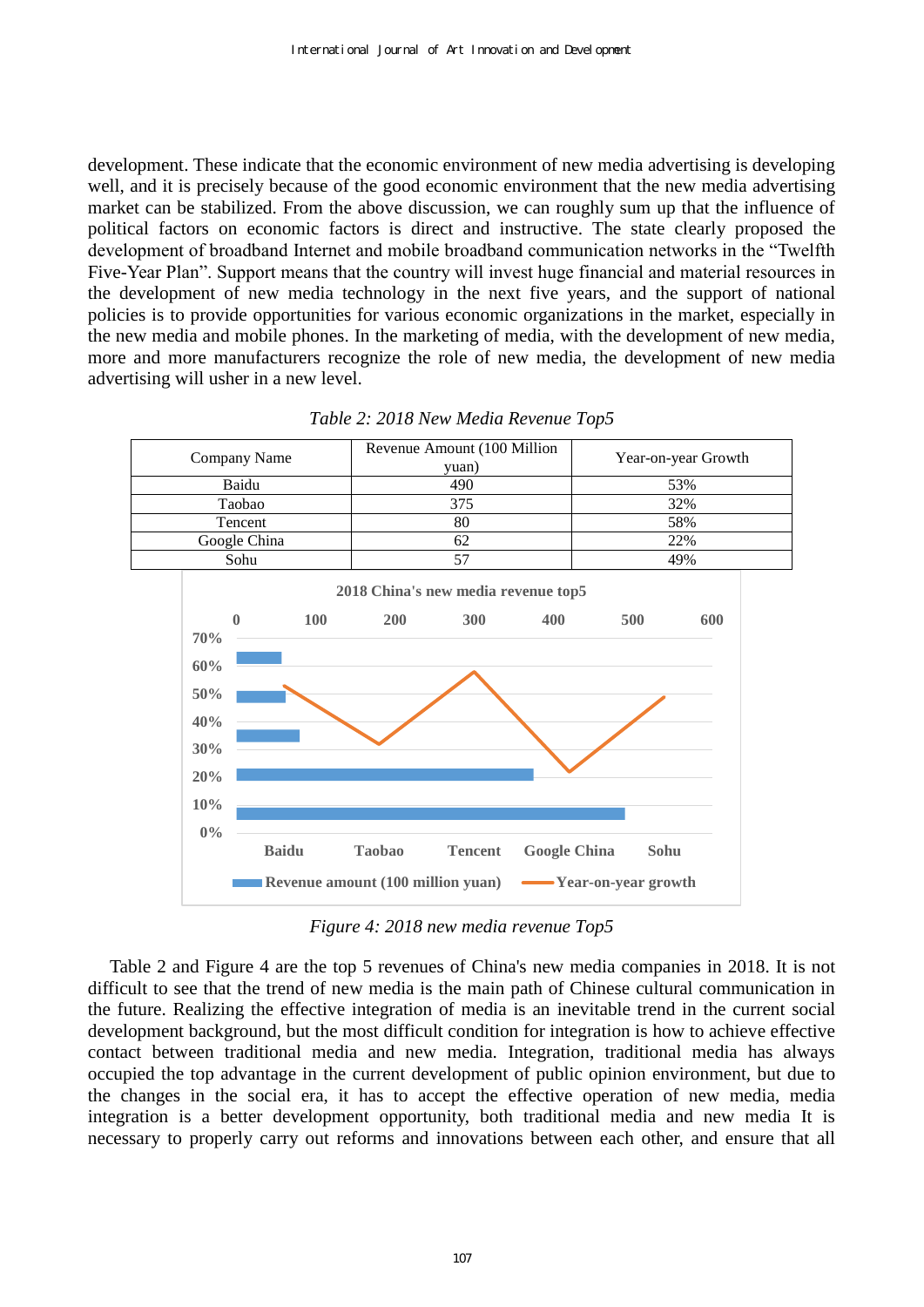developments can enhance mutual cohesion under the premise of completing their own advantages. Expected problems. Although traditional media has effectively completed the transformation and development of scientific and technological information according to new media and established relevant effective platforms, due to different information development requirements and different types of conversion development, traditional media cannot effectively pass existing technology. The effective integration with new media is completed, and the information orientation of new media is fundamentally different from traditional media. Traditional media pays attention to the use of news and pays attention to the overall credibility of resources. Therefore, the problems existing in the process of integration and communication cannot complete mutual communication and resolution. Obstacles to ideas. In the process of information exchange, traditional media will carry out corresponding manuscripts according to different news requirements, and there are professional operators and editors inside. However, due to the development of the times, the universal application of new technologies has driven the effective operation of new media. The news symbolism of traditional media has been dissolved. According to relevant data, the current circulation of newspapers has been unable to obtain the corresponding actual supply capacity. It is also likely that it will be eliminated in the future development process. Although the development background of the new era has brought heavy losses to traditional media, the operational efficiency of new media is not satisfactory. First, its overall news information resources do not have credibility. Therefore, the authenticity of its information needs to be systematically studied. Therefore, in the future development process, the traditional media should carry out the necessary communication and communication with the new media, carry out corresponding reform through the development mode of the market, and fundamentally emphasize the transformation of the innovation requirements to the current media operations.

#### **5. Conclusions**

(1) After a long history, although China's architectural style has gradually become westernized and modernized, people still like the traditional architectural culture. No matter how many years old, there will be many Chinese traditional and nationalized. The building exists. China is now paying more and more attention to the protection of cultural heritage. The more traditional it is, the more national it is, and the more it reflects the profoundness of our traditional culture. Deep people's research on animal patterns or sculptures in traditional architectural decoration can help us understand the traditional culture and aesthetic values of various dynasties. Animal patterns are the precipitation of Chinese traditional culture after thousands of years, and the aesthetic value and cultural value embodied in it cannot be ignored. Animal patterns are an important element in decorating Chinese soft decorative spaces and are indispensable for them.

(2) The rhythm of animal pattern style has experienced the process from natural form to idealization, from life to sanctification, and then from sacred to nature, in the cultural connotation of patterns, from local to pluralistic, from The transformation of Bon to Buddhism, from the absorption of the accommodating to the absorption of the merger to the formation of a new local pattern system. Throughout the animal pattern from the prehistory to the modern rhythm, there are always four vocabulary accompanying, they are "open, inclusive, diversified, fusion", these words are not only the cultural character of Chinese traditional patterns, but also the traditional Chinese patterns. After thousands of years of continuous culture, it continues the core driving force to this day.

(3) The emerging forms of new media continue to focus on the attention of the public and are